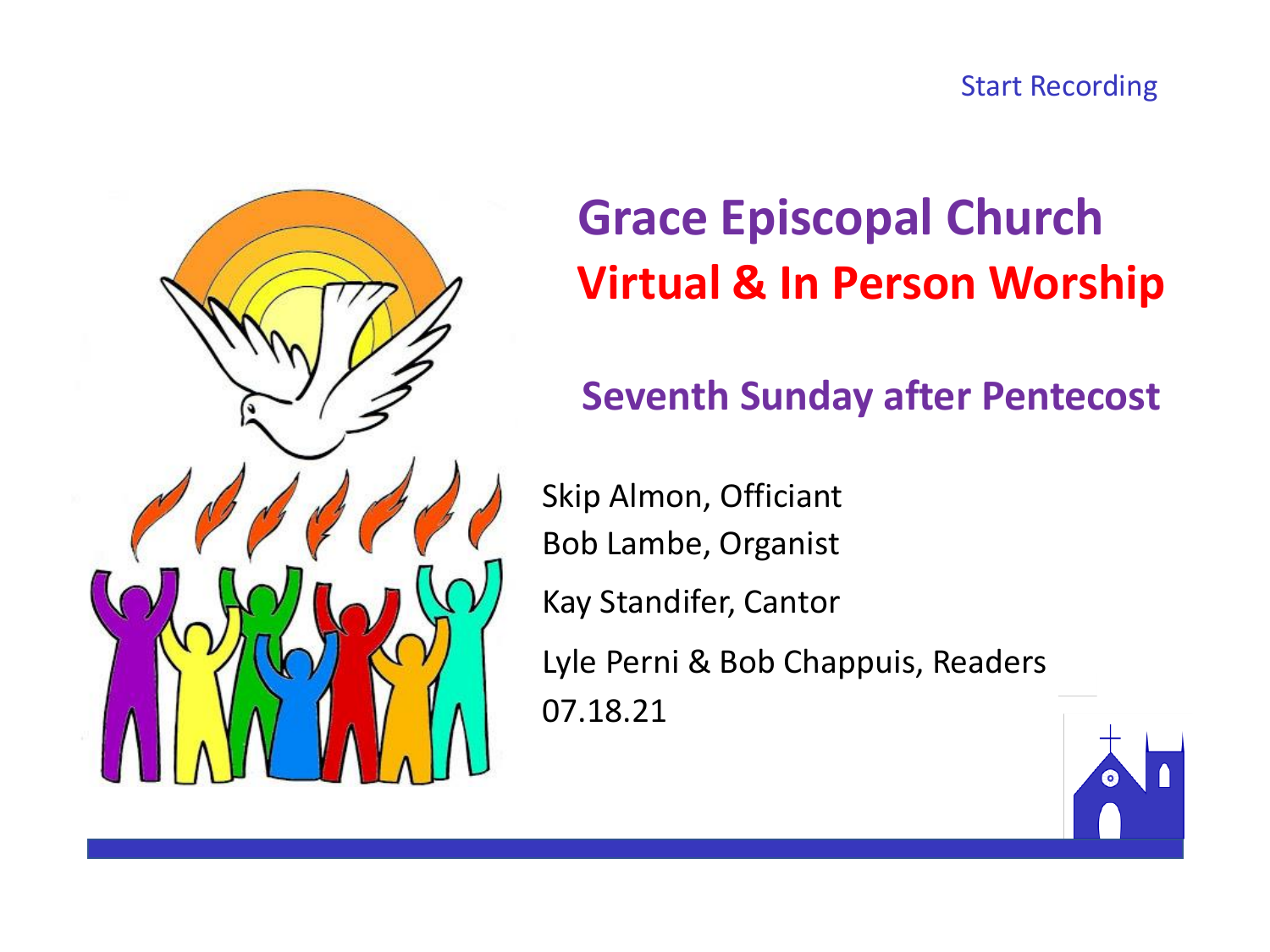# Opening

*Officiant's microphone open, all others muted.*

#### **Officiant:**

Blessed be the one, holy and living God

**People:** Glory to God forever and ever

#### **Collect for Purity (together)**

Almighty God, to you all hearts are open, all desires known, and from you no secrets are hid: Cleanse the thoughts of our hearts by the inspiration of your Holy Spirit, that we may perfectly love you, and worthily magnify your holy Name; through Christ our Lord.



*Amen!*

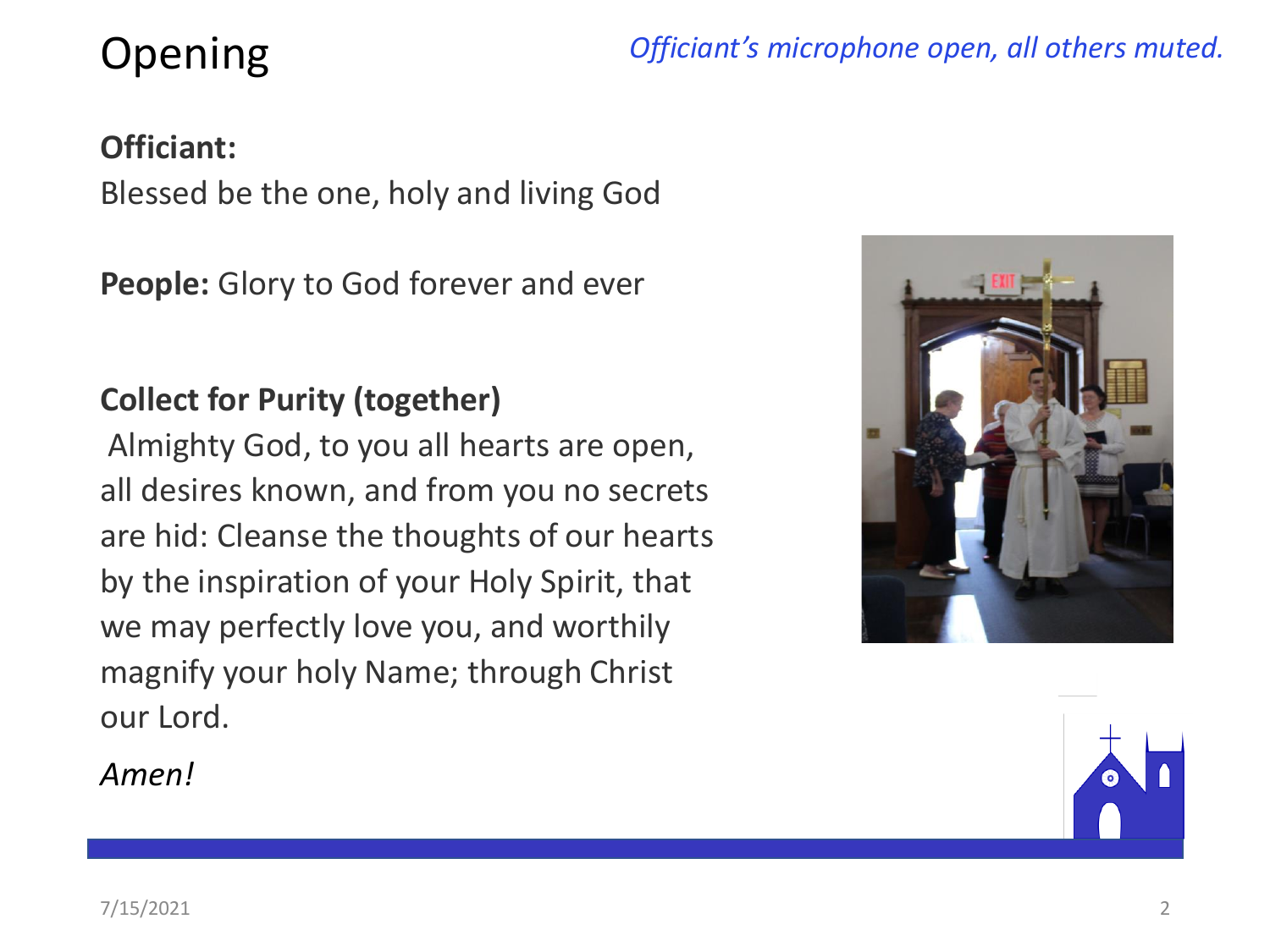## Glory to God

*spoken in unison*

Glory to God in the highest, and peace to his people on earth. Lord God, heavenly King, almighty God and Father, we worship you, we give you thanks, we praise you for your glory.

Lord Jesus Christ, only Son of the Father, Lord God, Lamb of God, you take away the sin of the world: have mercy on us; you are seated at the right hand of the Father: receive our prayer.

For you alone are the Holy One, you alone are the Lord, you alone are the Most High, Jesus Christ, with the Holy Spirit, in the glory of God the Father.

*Amen*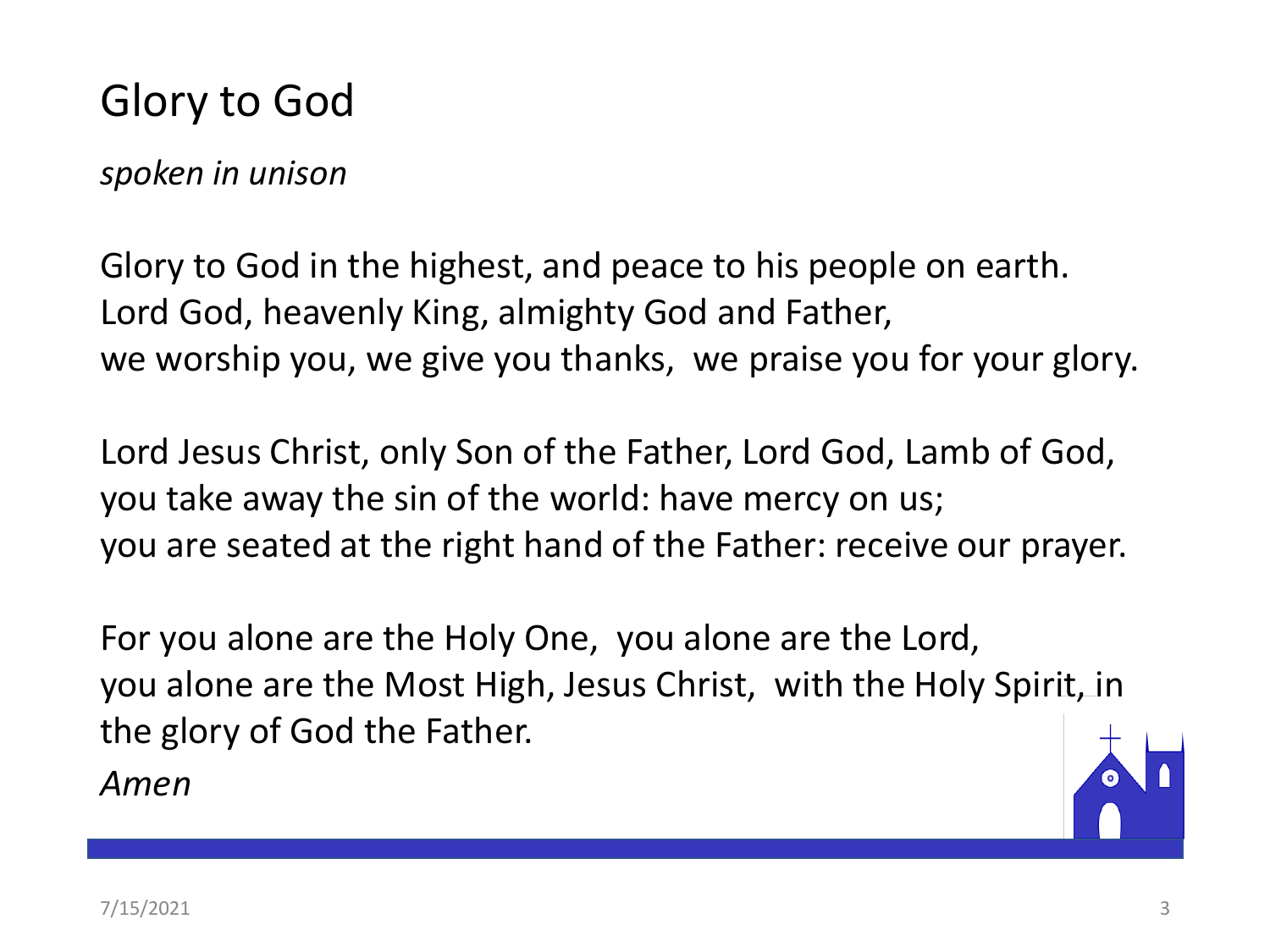

Almighty God, the fountain of all wisdom, you know our necessities before we ask and our ignorance in asking: Have compassion on our weakness, and mercifully give us those things which for our unworthiness we dare not, and for our blindness we cannot ask; through the worthiness of your Son Jesus Christ our Lord, who lives and reigns with you and the Holy Spirit, one God, now and for ever. *Amen.*

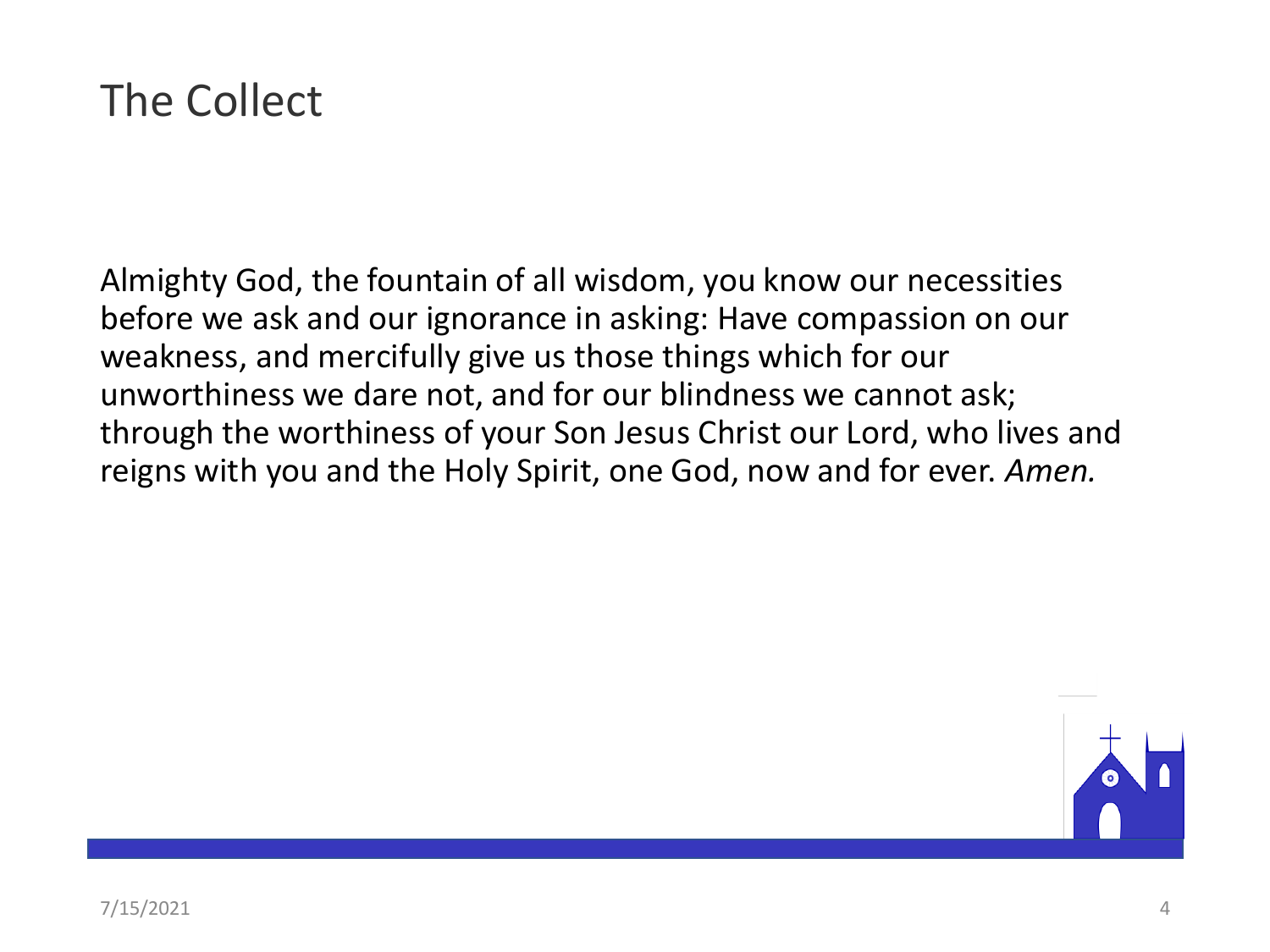## First Reading :**Jeremiah 23:1-6**

Woe to the shepherds who destroy and scatter the sheep of my pasture! says the LORD. Therefore thus says the LORD, the God of Israel, concerning the shepherds who shepherd my people: It is you who have scattered my flock, and have driven them away, and you have not attended to them. So I will attend to you for your evil doings, says the LORD. Then I myself will gather the remnant of my flock out of all the lands where I have driven them, and I will bring them back to their fold, and they shall be fruitful and multiply. I will raise up shepherds over them who will shepherd them, and they shall not fear any longer, or be dismayed, nor shall any be missing, says the LORD.

The days are surely coming, says the LORD, when I will raise up for David a righteous Branch, and he shall reign as king and deal wisely, and shall execute justice and righteousness in the land. In his days Judah will be saved and Israel will live in safety. And this is the name by which he will be called: "The LORD is our righteousness."

Hear what the Spirit is saying to God's people *All: Thanks be to God*

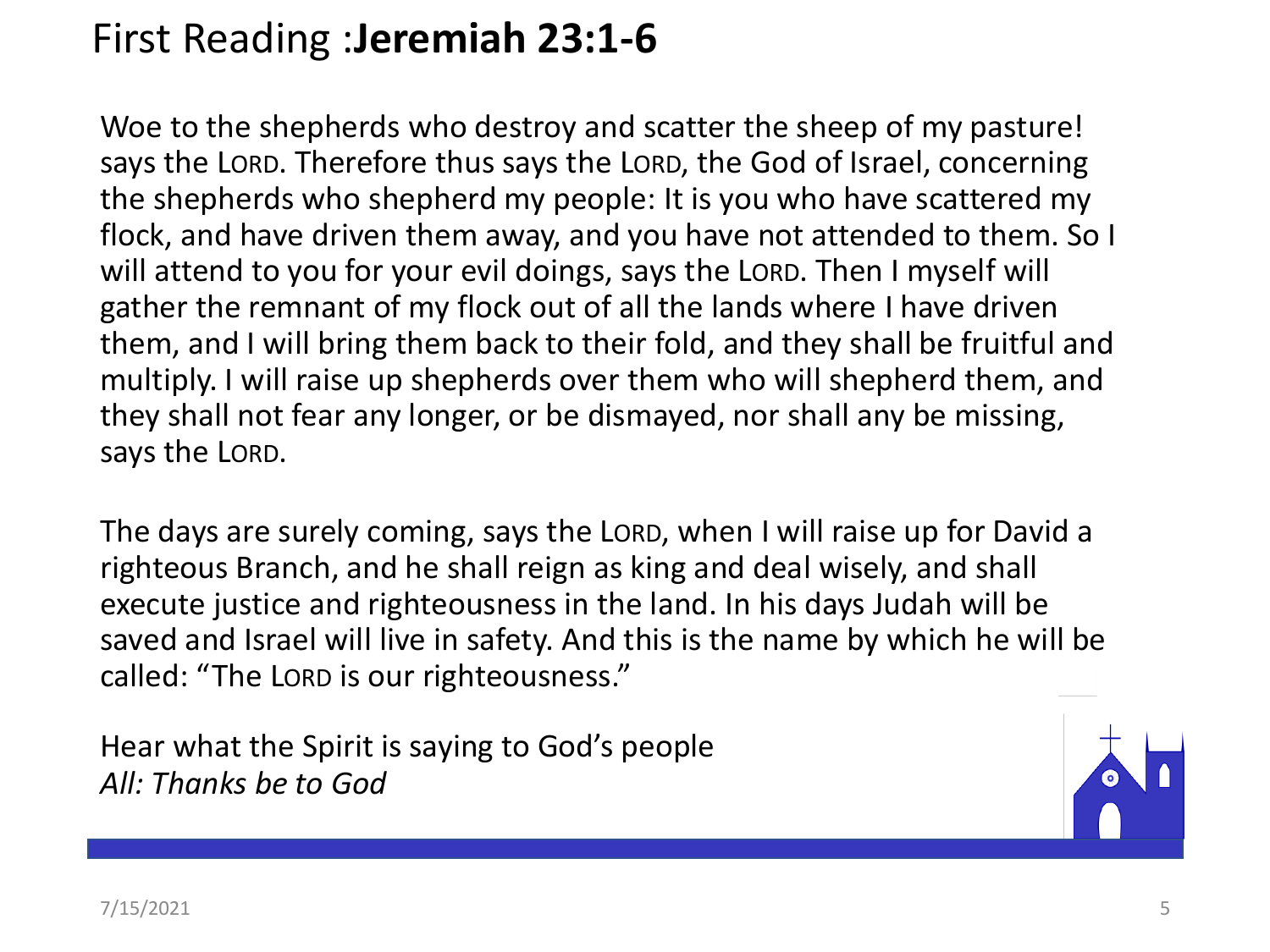## **Psalm 23**

- 1 The LORD is my shepherd; \* I shall not be in want.
- 2 He makes me lie down in green pastures \* and leads me beside still waters.
- 3 He revives my soul \* and guides me along right pathways for his Name's sake.
- 4 Though I walk through the valley of the shadow of death, I shall fear no evil; \* for you are with me; your rod and your staff, they comfort me.

5 You spread a table before me in the presence of those who trouble me; \* you have anointed my head with oil, and my cup is running over.

6 Surely your goodness and mercy shall follow me all the days of my life, \* and I will dwell in the house of the LORD for ever.

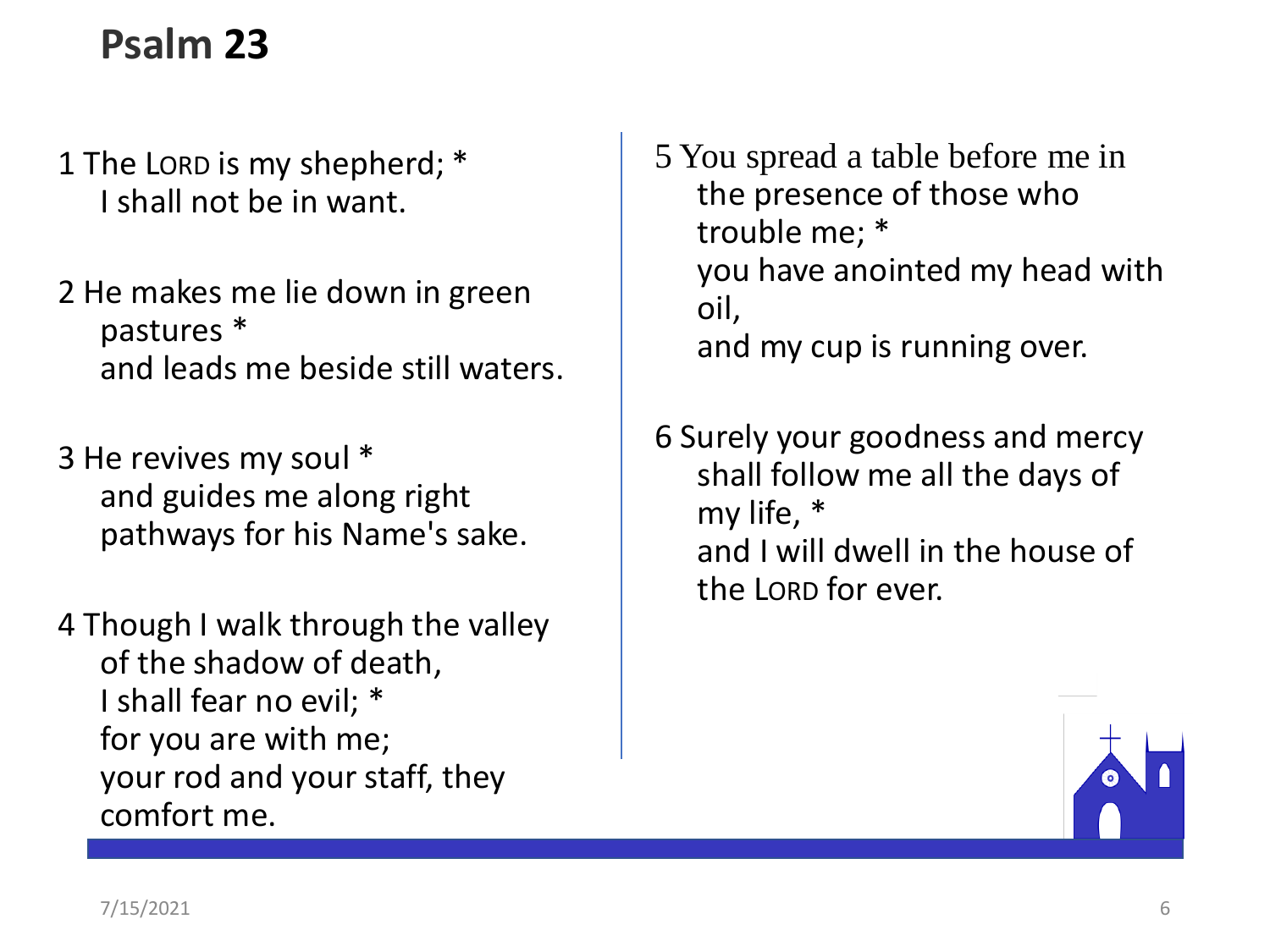#### **The Epistle Ephesians 2:11-32**

Remember that at one time you Gentiles by birth, called "the uncircumcision" by those who are called "the circumcision" —a physical circumcision made in the flesh by human hands— remember that you were at that time without Christ, being aliens from the commonwealth of Israel, and strangers to the covenants of promise, having no hope and without God in the world. But now in Christ Jesus you who once were far off have been brought near by the blood of Christ. For he is our peace; in his flesh he has made both groups into one and has broken down the dividing wall, that is, the hostility between us. He has abolished the law with its commandments and ordinances, that he might create in himself one new humanity in place of the two, thus making peace, and might reconcile both groups to God in one body through the cross, thus putting to death that hostility through it. So he came and proclaimed peace to you who were far off and peace to those who were near; for through him both of us have access in one Spirit to the Father. So then you are no longer strangers and aliens, but you are citizens with the saints and also members of the household of God, built upon the foundation of the apostles and prophets, with Christ Jesus himself as the cornerstone. In him the whole structure is joined together and grows into a holy temple in the Lord; in whom you also are built together spiritually into a dwelling place for God.

Hear what the Spirit is saying to God's people *People: Thanks be to God*

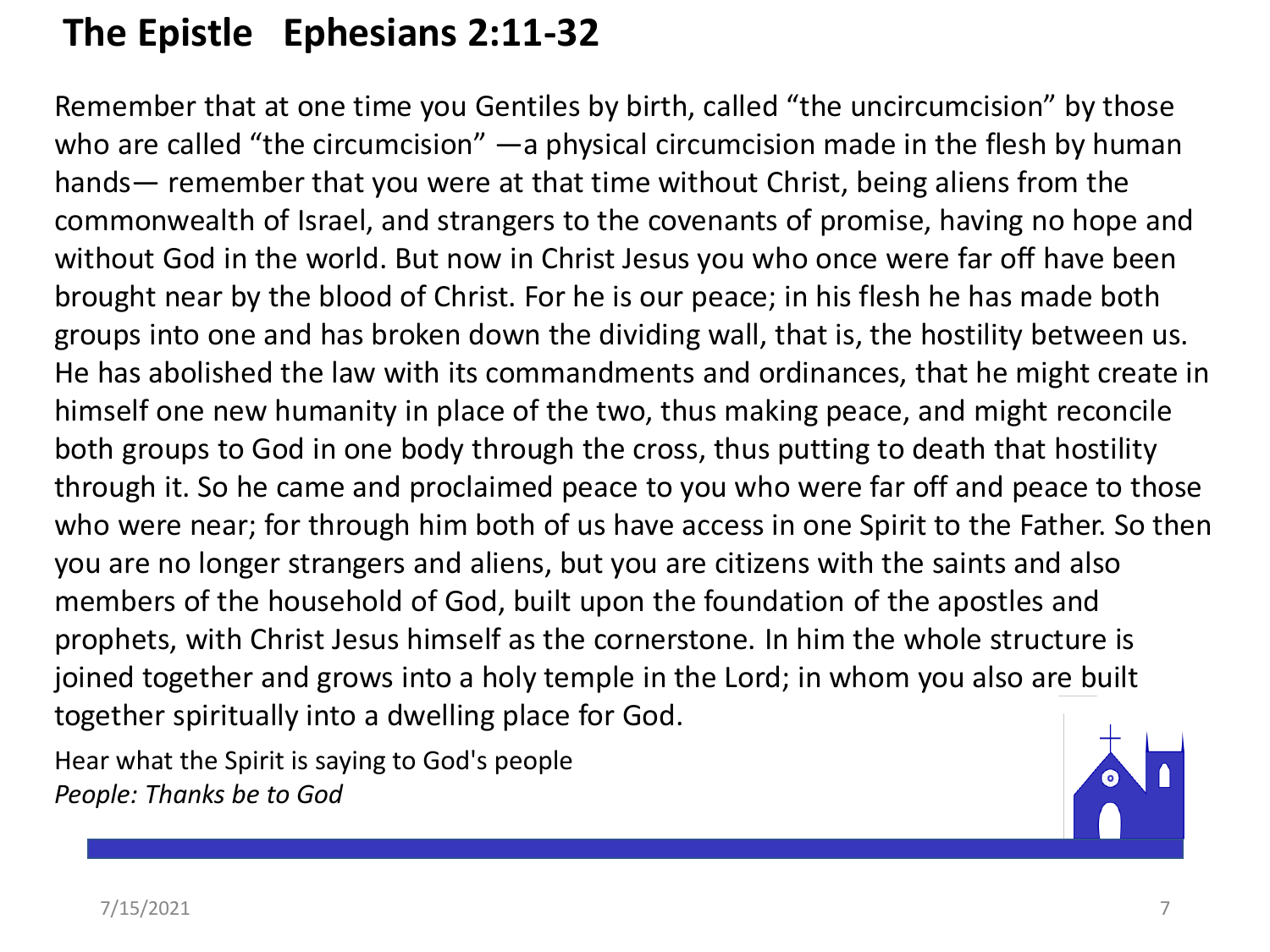### **Gospel 6:30-34, 53-56**

The Holy Gospel of Our Lord Jesus Christ according to Mark *People: Glory to you, Lord Christ*

The apostles gathered around Jesus, and told him all that they had done and taught. He said to them, "Come away to a deserted place all by yourselves and rest a while." For many were coming and going, and they had no leisure even to eat. And they went away in the boat to a deserted place by themselves. Now many saw them going and recognized them, and they hurried there on foot from all the towns and arrived ahead of them. As he went ashore, he saw a great crowd; and he had compassion for them, because they were like sheep without a shepherd; and he began to teach them many things.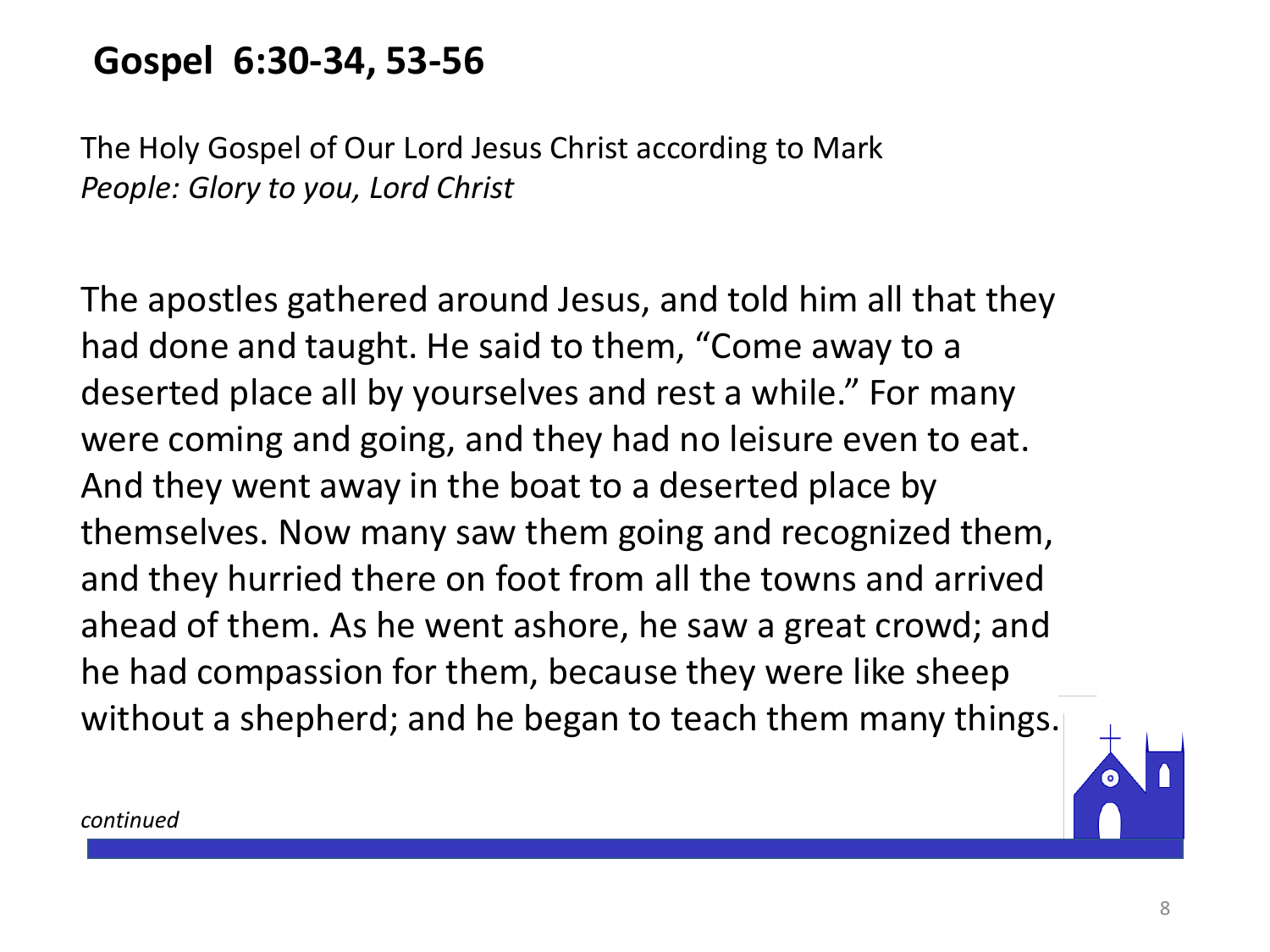*continued*

When they had crossed over, they came to land at Gennesaret and moored the boat. When they got out of the boat, people at once recognized him, and rushed about that whole region and began to bring the sick on mats to wherever they heard he was. And wherever he went, into villages or cities or farms, they laid the sick in the marketplaces, and begged him that they might touch even the fringe of his cloak; and all who touched it were healed.

The Gospel of the Lord *People: Praise to you Lord Christ*

Homily Skip Almon

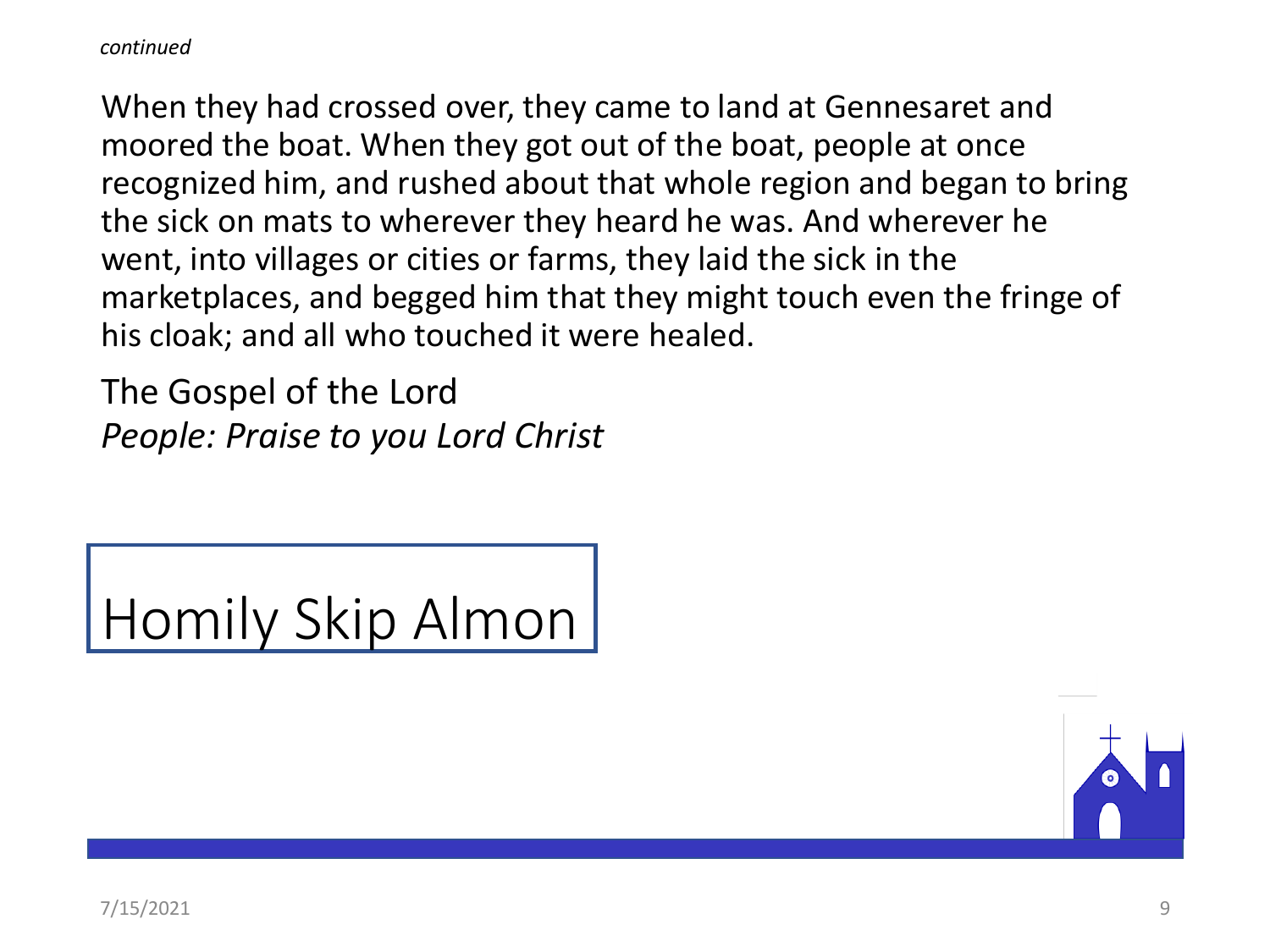# The Nicene Creed

We believe in one God, the Father, the Almighty, maker of heaven and earth, of all that is, seen and unseen.

We believe in one Lord, Jesus Christ, the only Son of God, eternally begotten of the Father, God from God, Light from Light, true God from true God, begotten, not made, of one Being with the Father. Through him all things were made. For us and for our salvation he came down from heaven: by the power of the Holy Spirit he became incarnate from the Virgin Mary, and was made man.

#### *Leader's microphone open, all others muted*

For our sake he was crucified under Pontius Pilate; he suffered death and was buried. On the third day he rose again in accordance with the Scriptures; he ascended into heaven and is seated at the right hand of the Father

He will come again in glory to judge the living and the dead, and his kingdom will have no end.

We believe in the Holy Spirit, the Lord, the giver of life, who proceeds from the Father and the Son. With the Father and the Son he is worshiped and glorified. He has spoken through the Prophets.

We believe in one holy catholic and apostolic Church. We acknowledge one baptism for the forgiveness of sins.

We look for the resurrection of the dead, and the life of the world to come.

*Amen*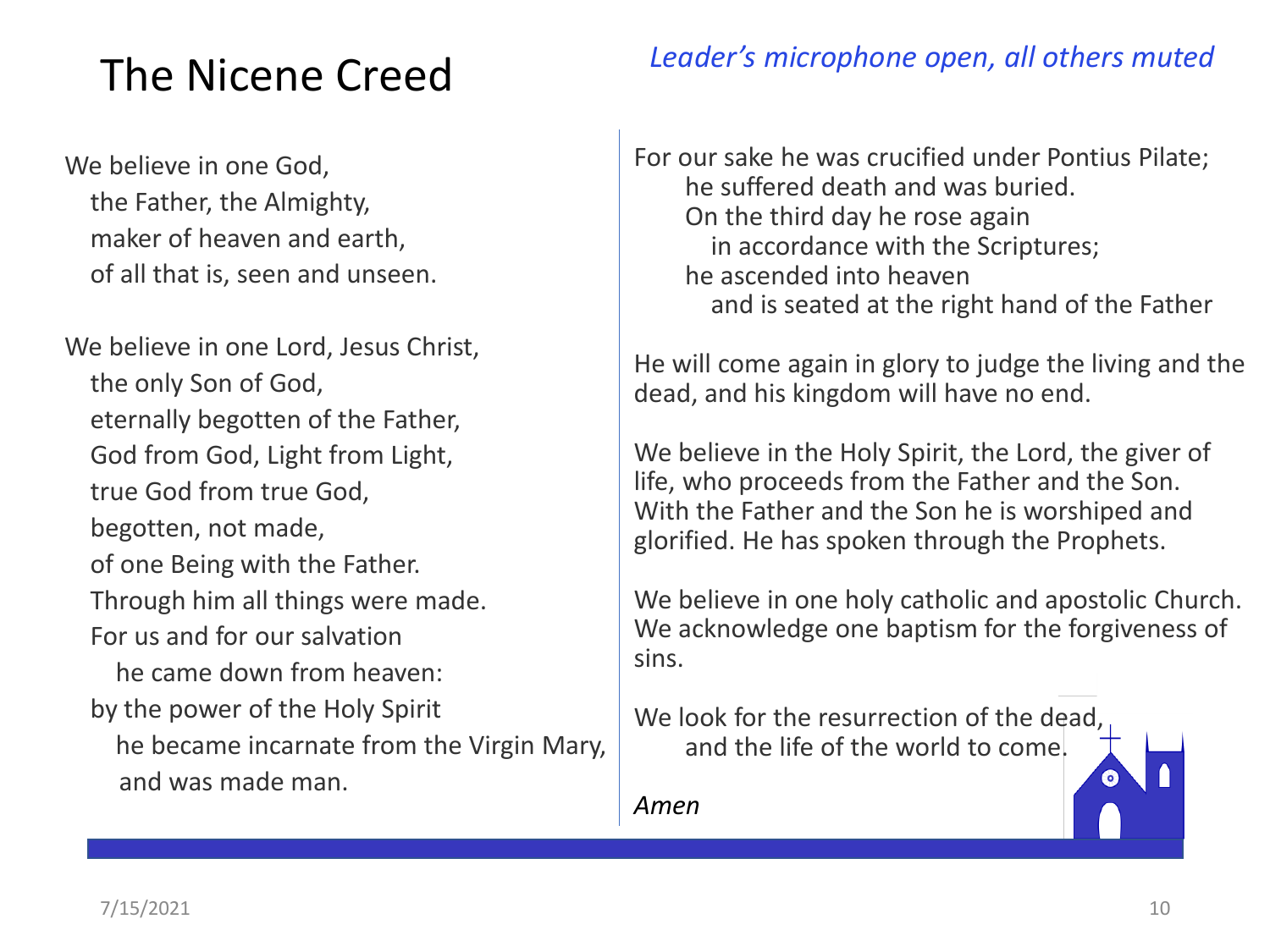### Prayers of the People - Reader

*Please enter prayers and petitions into the chat if attending virtually*.

- Leader: We give you thanks for the Risen Christ who lives in the Church throughout the world. Bless it Lord God, sustain it, and lead it into new life.
- Leader: We give you thanks God of creation for the world around us, with the coming of spring, the use of our intellect and skill to enhance the well-being of all people, for those who grow our food, those who work while we sleep, the leaders and people of our towns, states, countries. We give thanks for the whole created order raised anew with the Risen Jesus.
- Leader: We pray for all those longing for the assurance that new life comes from our past and present struggles. We pray now especially for those in any need, and especially those on our prayer list:

Dot B., Marilyn W., Kyle M., Jennifer M., Claire M., Muriel C., Daniel, Marjorie S., JoAnn B., Vi G., Loren C., Richard T., Pat N., Rebecca T., Stephanie T., David T., George M., Diane M., John V., Norm L., Janet D., Beth W., Ron, Nancy M., Carole H.P., Nick, Wendell P., Curtiss C., & Grant.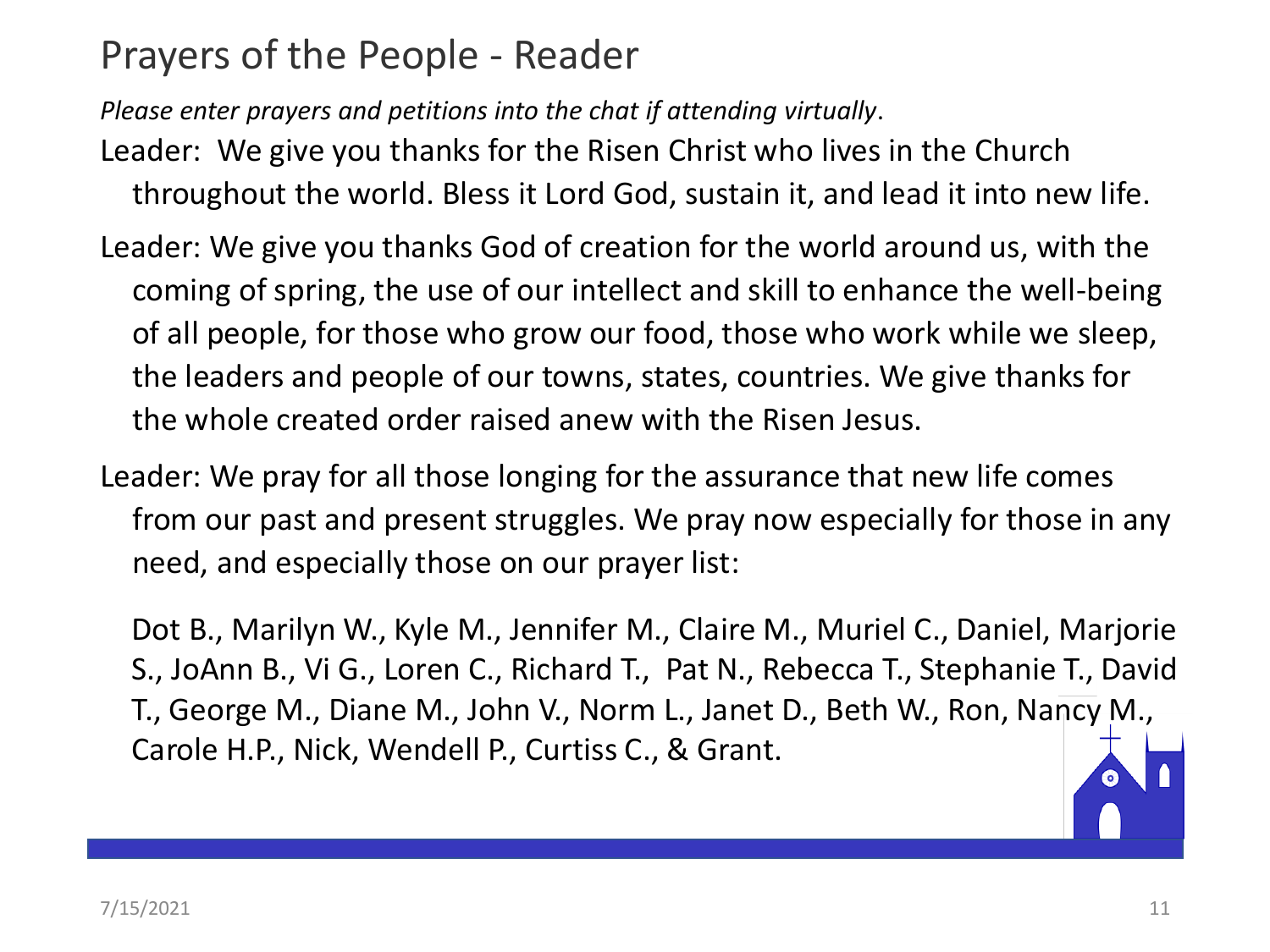Prayers of the People *continued*

Leader: We pray for those serving in the military, especially: Baron S., Zachary S., Christopher, Monique & Joey

Leader: We give thanks for those whom we have loved but see no longer. They stand before you and pray for us, as we now pray for them to grow closer and closer into your love and light.

*Leader allows a moment of quiet for all to name out loud or in the hearts those who have died, especially Michael Rainone.*

Leader: Are there other intercessions or thanksgivings others wish to name?

*All are invited to speak out loud or enter in the chat and offer further prayer needs.*

#### *Leader or other person reads petitions entered into Zoom Chat*

Celebrant: asks if there are any birthdays or anniversaries to be celebrated in the coming week, then prays for those named; if none come forward with birthdays or anniversaries, the Celebrant adds a concluding Collect.

*You may also add your prayers in the chat box, including birthday or anniversary remembrances.*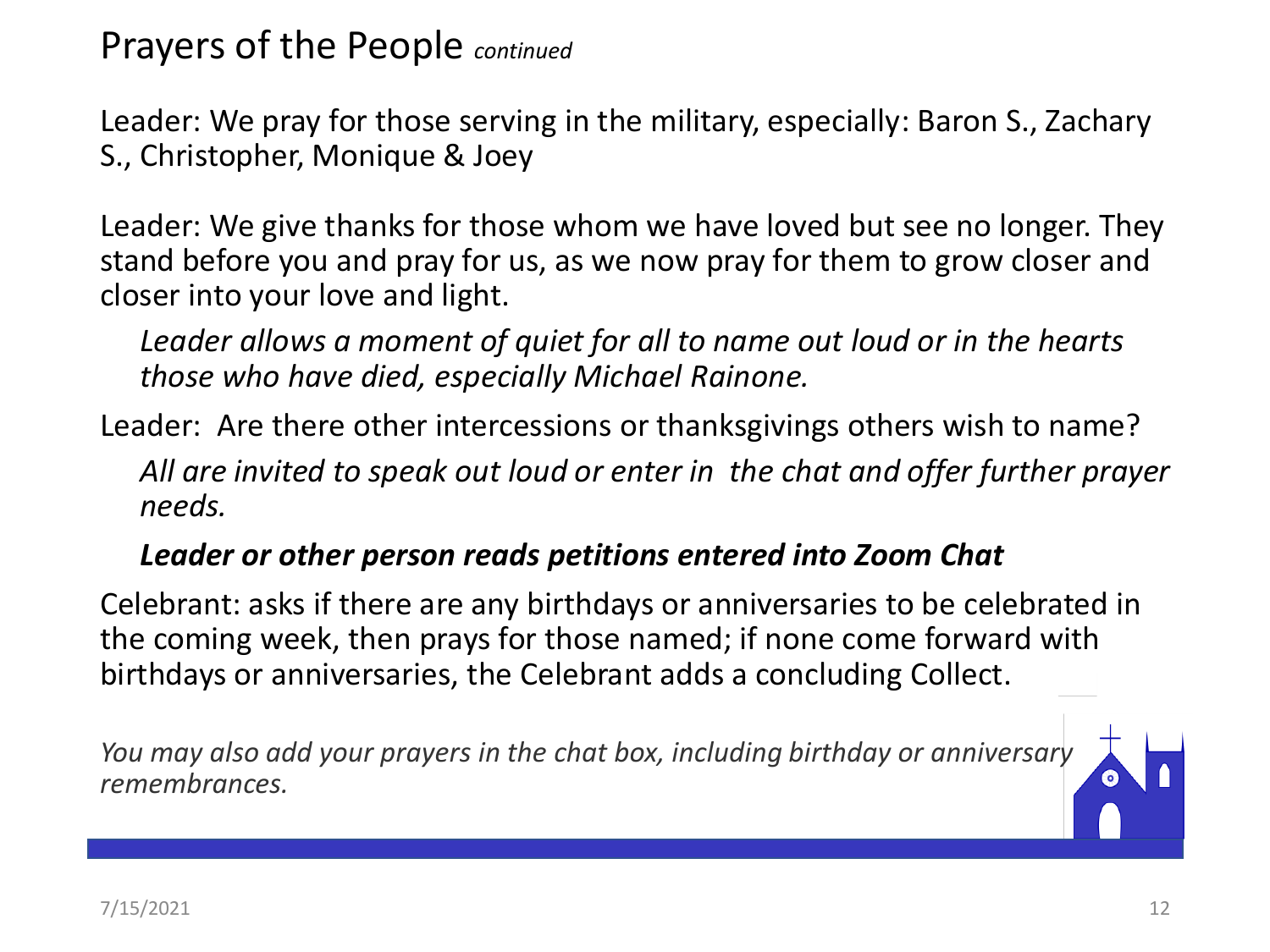# Confession and Absolution

Let us confess our sins against God and our neighbor

*Officiant and People together*

Most merciful God, we confess that we have sinned against you in thought, word, and deed, by what we have done, and by what we have left undone. We have not loved you with our whole heart; we have not loved our neighbors as ourselves. We are truly sorry and we humbly repent. For the sake of your Son Jesus Christ, have mercy on us and forgive us; that we may delight in your will, and walk in your ways, to the glory of your Name. Amen.

Officiant: Almighty God have mercy on us, forgive us all our sins through our Lord Jesus Christ, strengthen us in all goodness, and by the power of the Holy Spirit keep us in eternal life.

Amen.

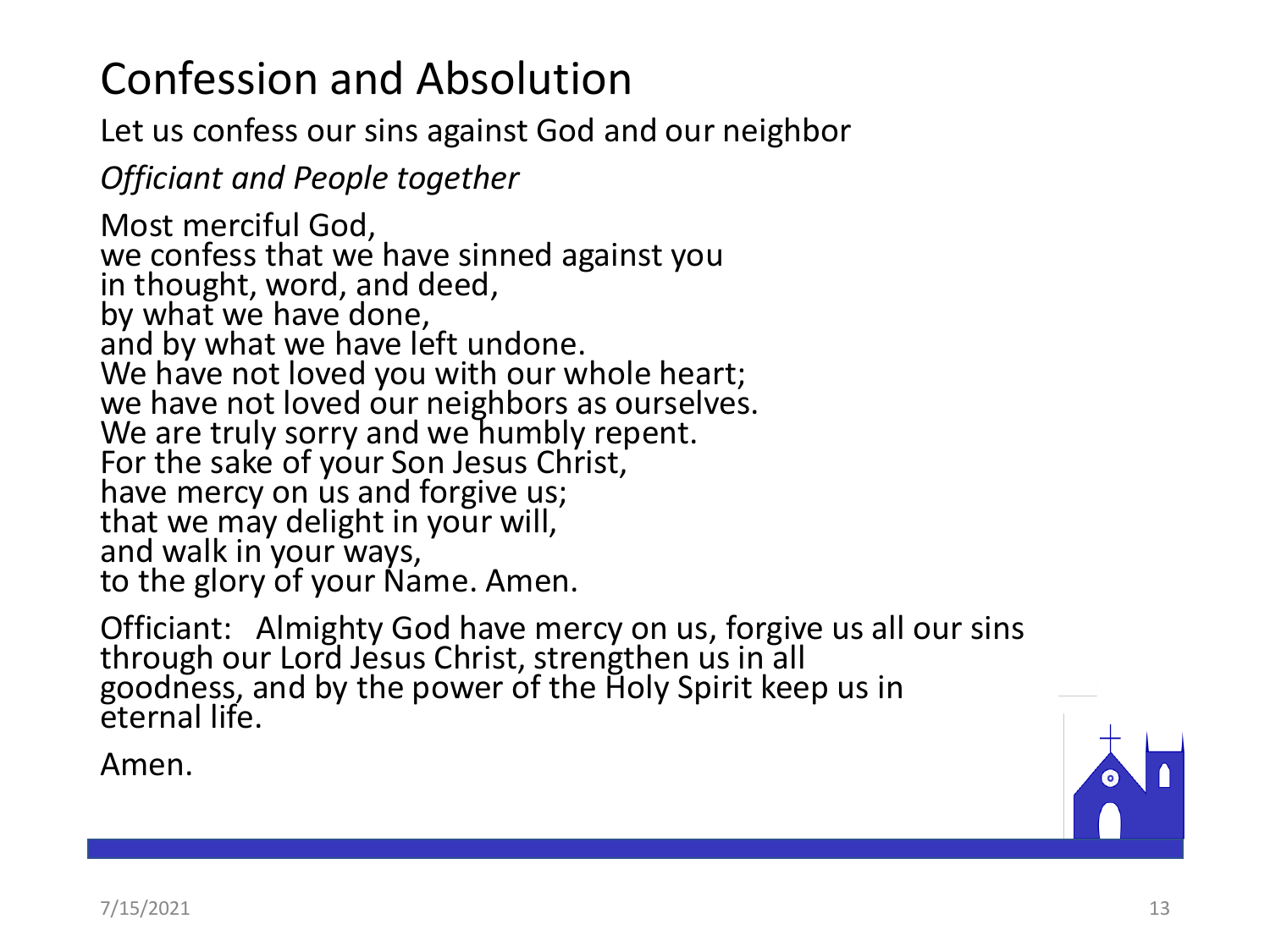The Lord's Prayer

*And now, as our Savior Christ has taught us, we are bold to say,*

Our Father, who art in heaven, hallowed be thy Name, thy kingdom come, thy will be done, on earth as it is in heaven. Give us this day our daily bread. And forgive us our trespasses, as we forgive those who trespass against us And lead us not into temptation, but deliver us from evil. For thine is the kingdom, and the power, and the glory, for ever and ever.

teach

*Amen*

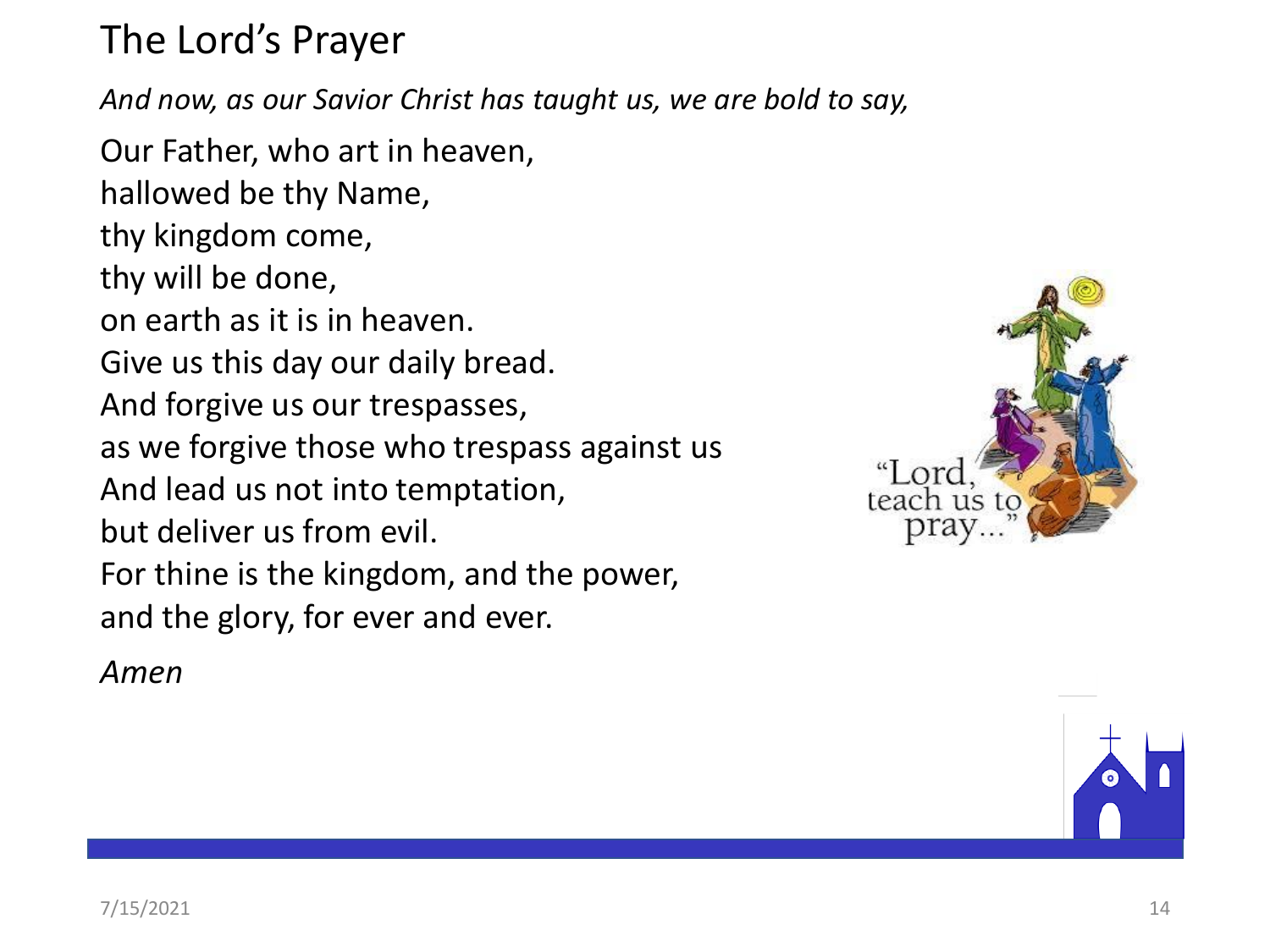### Dismissal



# Celebrant: Let us bless the Lord, Alleluia, alleluia!

*People: Thanks be to God. Alleluia, alleluia!*

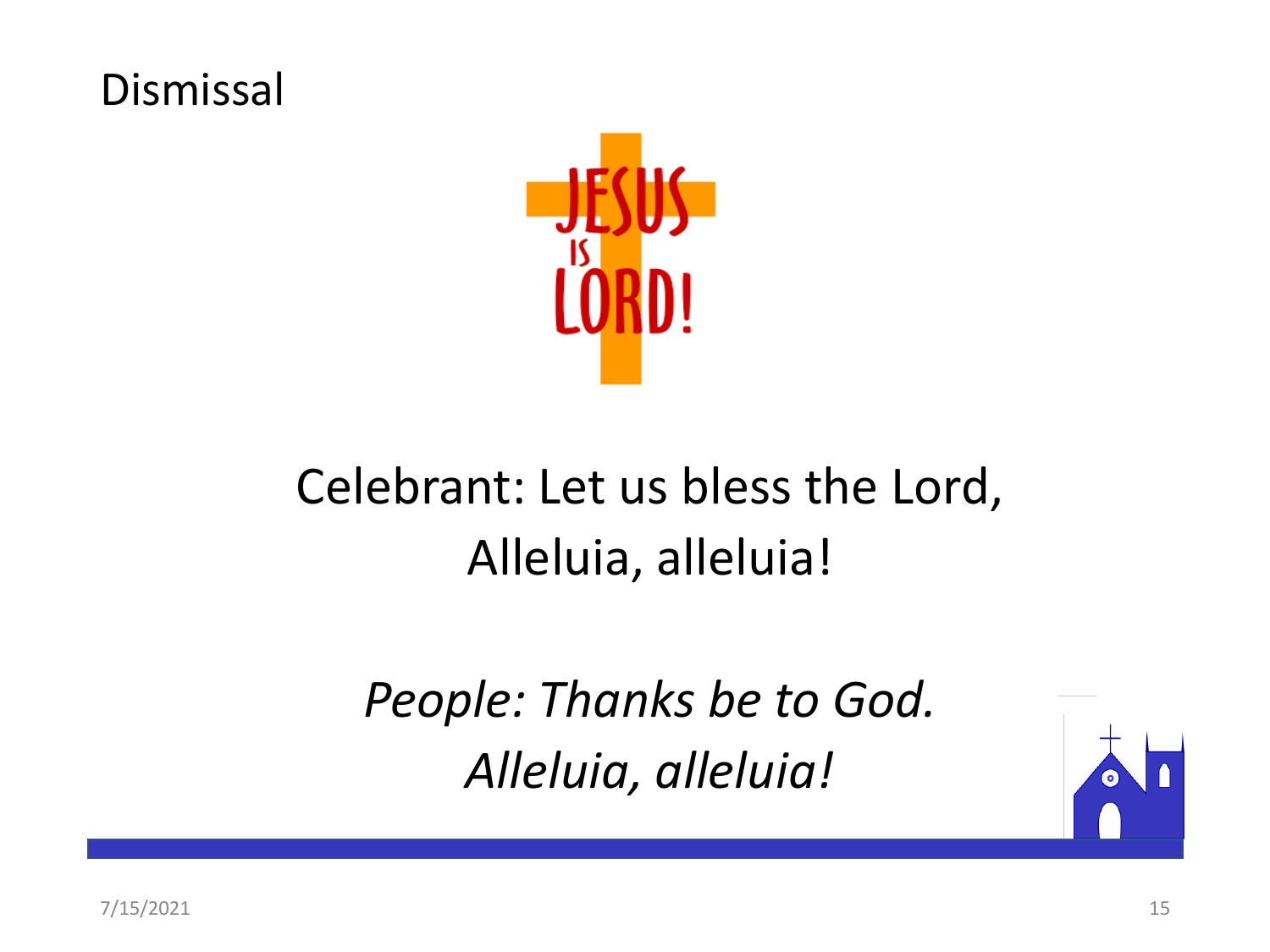# **Rick Mabie and the Boy Scouts…..helping us once again**



- **Donations or Gift Cards for Rick Mabie……..**
- Once again, Rick Mabie has come through for us and this time, with the Boy Scouts! The front steps and walk way are looking beautiful thanks to both Rick and the scouts. We would like to give Rick an impact drill.
- **If you are interested in donating, contact Maureen Merigold 508-369-2464**